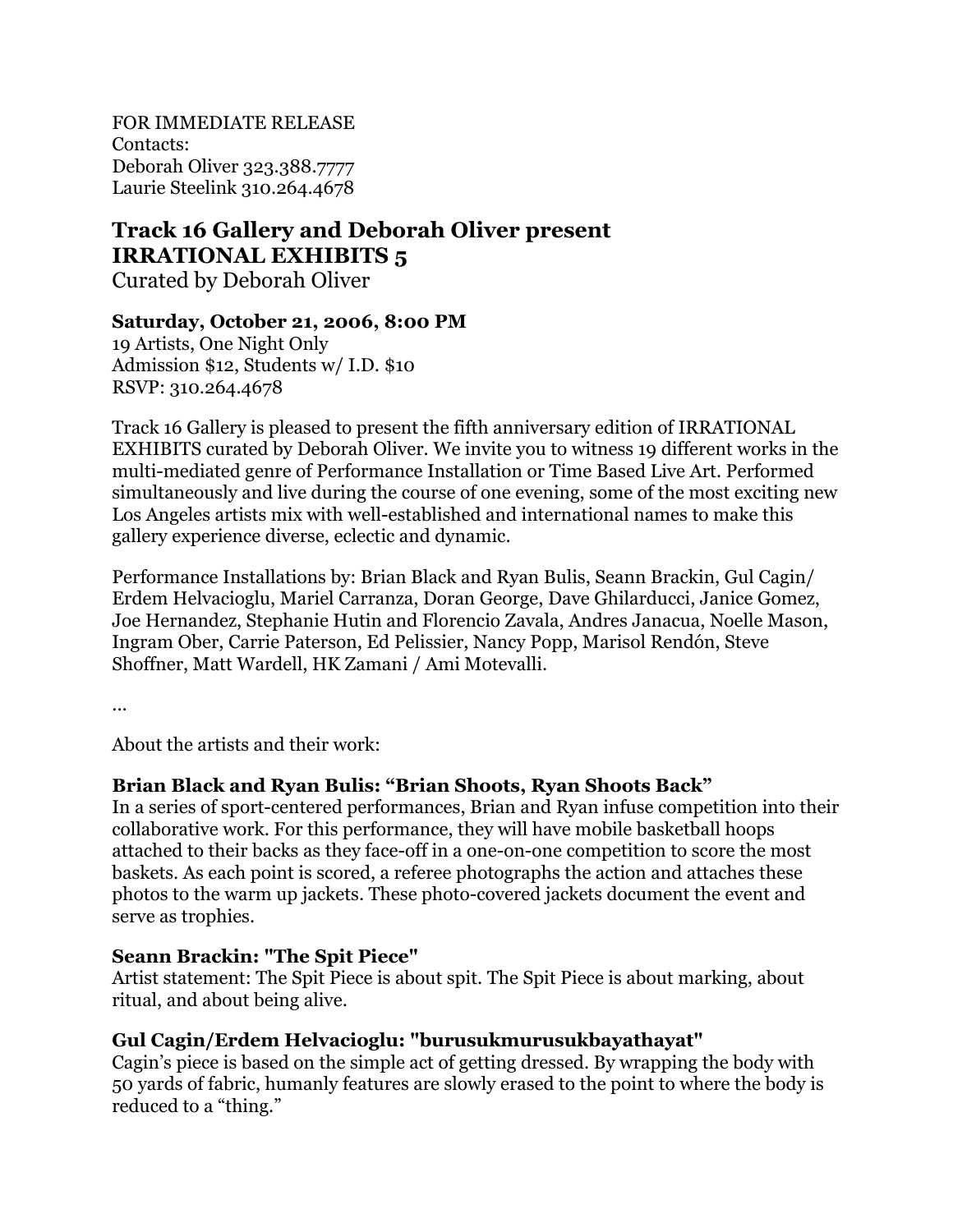## **Mariel Carranza: "Cage no. 3 (Fear)"**

Carranza's work deals with the primal fear instinct that conditions the mind to limit the body's resistance.

## **Doran George: "Fossils of Human Loss"**

A bridal dinner is the scene for a contemplation of the geographic and cultural displacement of violence implicit in Western arrangements of domestic safety. This is an effigy of the domestic, in its context of contemporary global crisis: a catastrophic fantasy of distance. This work will be performed with Alexa Hunter.

#### **Dave Ghilarducci: "Sport or Activity?"**

Ghilarducci has created an absurdist, pastoral-landscape, domino stadium. Within this setting, officials hurriedly arrange cow silhouette dominoes and await the entrance of the highly skilled master cow-tipper. The cow-tipper assesses the layout, selects the ideal trigger cow to start the chain reaction.

#### **Janice Gomez: "Part Two"**

Gomez creates a tension between art and life by using space to challenge her observers to experience that which is usually taboo and untouchable. Her work resonates in the inbetween of observation and creation, so that those who observe are also part of the creation. Her work transcends the limits of three-dimensions, and engages the viewer in a fourth - where time and space and ideas are not confined, but are experienced.

#### **Joe Hernandez and Movement: "Invisibo"**

This performance references the invisible bonds that exist and are formed when humans contact objects, environments, energy, animals, and other people. Through Kirlian photography, an essence can be seen in the form of an aura that is emitted from all humans. In Hernandez's piece, these invisible connections and bonds are represented by static electricity that connects and binds the audience and performers to balloons. The connections will materialize as the balloons react when the audience and performers interact within this highly charged zone. Movement is a performance group formed in 1999 its principle members are Chad Alpert and Vero Alvarez.

# **Stephanie Hutin and Florencio Zavala / Big Skills: "Group Film 001"**

Thirteen people were asked to participate in this exquisite corpse animated film, but under certain conditions: they had twenty-four hours for completion, and were allowed to see only the last two frames of what the person before them had created. Half of the participants had never animated and half had; the theme was "hair and punching." Two dropped out, and one talented composer created the score in less than twenty-four hours. The film is documentation of a performance. Score by Corey Fogel. Big Skills is the product of Hutin and Zavala's ongoing collaboration that began at the University of Florida's School of Art and Art History in 1999.

#### **Andres Janacua: "We will walk with you hand in hand"**

As the public prepares to enter the gallery space; they are confronted into making a political, yet ambiguous decision. Regardless of their decision, they are forced to align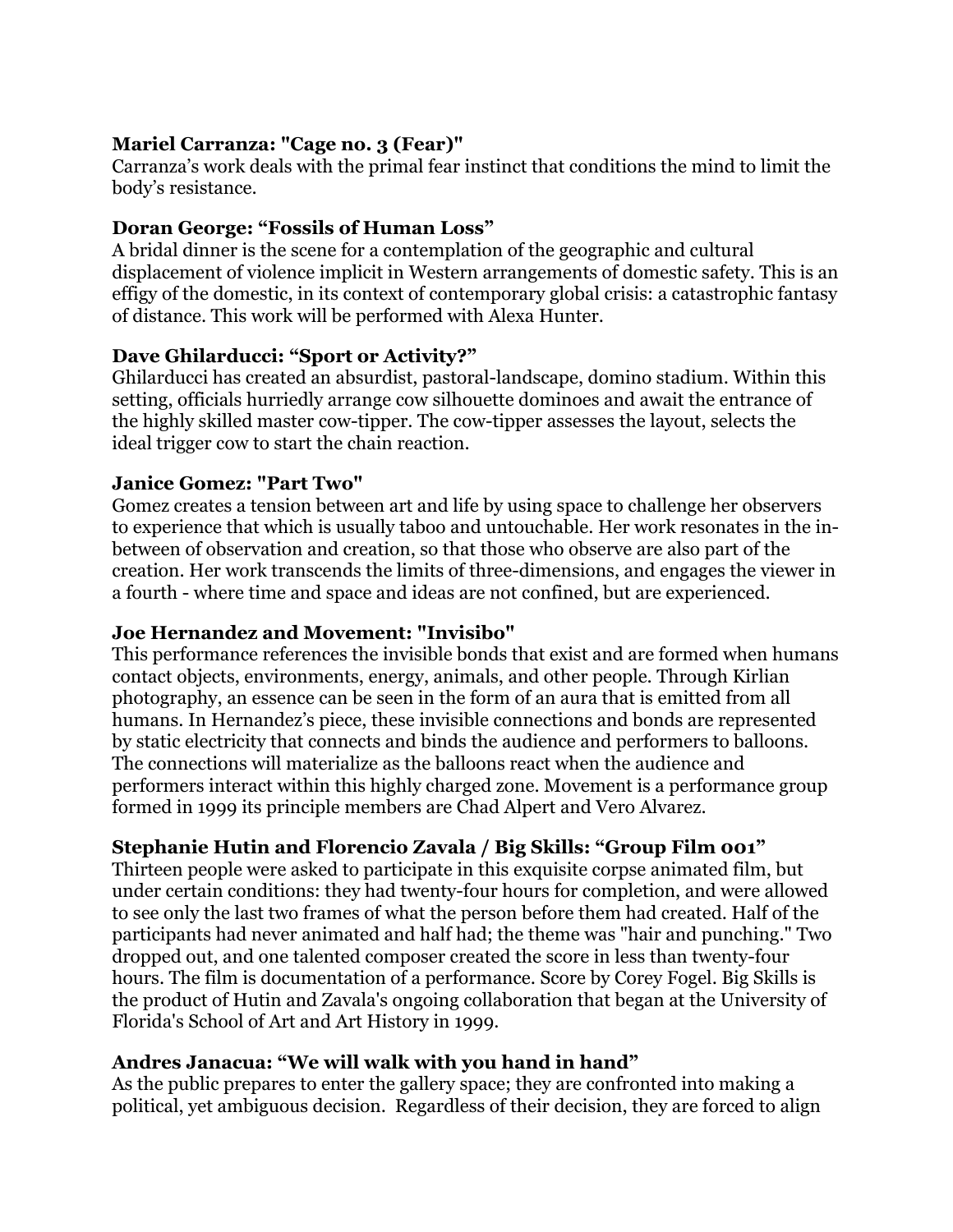themselves with an unforeseen, unknown ally. As they have grown confident with their decision, and are to exit the exhibition space, their initial allegiance has been undermined and reversed by the structure of the installation and subsequent architecture.

## **Noelle Mason: "I have loved the stars too fondly to be fearful of the night."**

Artist's statement: I have become increasingly interested in the artificial means by which we extend our ability to see. A flashlight is a simple but powerful tool. Its effects are two-fold, to illuminate the subject of its gaze, and to obscure the identity of its user, giving her both the powers of x-ray vision and invisibility. The Mag-lite brand flashlights used by the LAPD have an added feature, its' durable aluminum alloy shaft doubles as a "nightstick." In "I have loved the stars too fondly to be fearful of the night" Mag-lites are used to construct familiar constellations in the gallery recontextualizing the "nightstick" from weapon to beacon. The flashlights in the installation also serve to backlight a LAPD officer and K-9 dog. The Officer and dog initially signify authority through attire and presence, but the viewers' powerful gaze, and conceptual shift to officer and dog as ready-made undermine this authority.

## **Ingram Ober: "The Red Century"**

Ingram has had an on going interest in the way in which the consumption of energy and natural resources relates to personal, local, global, and spiritual hierarchies. In this work he hopes to draw into question some of these systems by synthesizing three disparate images into one creative act. Riding a rickshaw-type tricycle with an oil well pumping red dye mounted on the back, Ingram will mechanize the production of large-scale Zen paintings by repeatedly riding in circles on large format canvases. As the performance continues Ingram will eventually isolate himself from the audience within an enclosure made from the paintings.

#### **Ed Pelissier: "Effexor"**

Artist's statement: For years I lived with the fear that people were watching me when I wasn't looking. The worst times were/are when walking in front of a group of people or when eating lunch at work. I was eventually diagnosed as being Bi-Polar. Effexor is a simple work, which describes a symptom of my illness and is named for the main medication that has reduced these fears.

#### **Carrie Paterson: "Several Attempts to Make the Image of the Moon and Mars By Landing on Them"**

The U.S. space program is an arm of the military, and by extension, foreign policy. This performance is a surprise attack on the discourse and policy that figures "space," "heavenly bodies," and "woman," together as deeply mysterious, and in need of paternalistic controls. Recent plans imposed by George W. Bush to send Americans to Mars (God of War) via the Moon, especially deserve this body-based critique in light of the Pax Americana's current neo-colonial offensives.

#### **Nancy Popp: "Honeymoon 2"**

Honeymoon 2, inspired by George Brecht's Drip Music and the artist's previous work Honeymoon, addresses conundrums of confinement and commitment, along with the